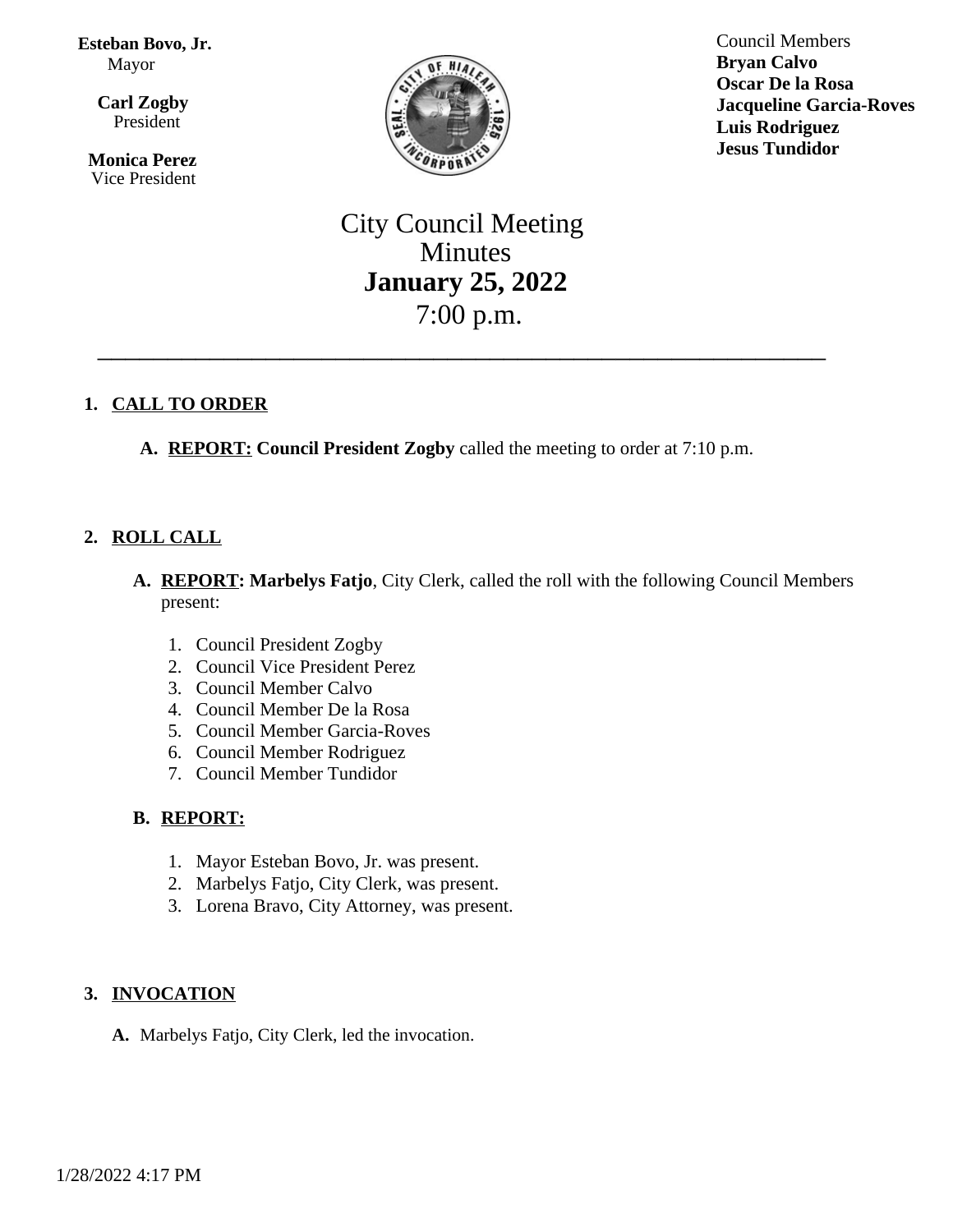# **4. PLEDGE OF ALLEGIANCE**

**A.** Council Member Rodriguez led the Pledge of Allegiance.

#### **5. MEETING GUIDELINES**

*The following guidelines have been established by the City Council*:

#### **ALL LOBBYISTS MUST REGISTER WITH THE CITY CLERK**

- As a courtesy to others, please refrain from using cellular telephones or other similar electronic devices in the Council Chamber.
- $\bullet$  A maximum of three (3) speakers in favor and three (3) speakers in opposition will be allowed to address the Council on any one item. Each speaker's comments will be limited to three (3) minutes.
- No signs or placards, in support of or in opposition to an item or speaker, shall be permitted within the Council Chamber.
- Any person, whether participating via the web platform, telephonic conferencing or physical presence at City Hall, interested in making comments or posing questions on matters of public concern or on any item on the agenda, may do so during the meeting.
- Members of the public may address the City Council on any item pertaining to City business during the Comments and Questions portion of the meeting. A member of the public is limited to one appearance before the City Council and the speaker's comments will be limited to three (3) minutes.
- The public can view public meetings on the City's Facebook page (@CityofHialeah).
- Members of the public may hear the meeting live through telephonic conferencing using any telephone or cellular phone service. A smart device or computer are not necessary to participate in the meeting if you join by phone.
- All persons participating via the web platform will be muted during the meeting until called upon to be heard. Participation through Zoom requires a computer or smart mobile device with a microphone and web camera. The participant may elect to participate in the meeting using audio only or appear through both audio and video. The video function of all participants appearing through video will be turned off until called upon to be heard.

# **REPORT: Brigette Leal, Office Coordinator of the Office of the City Clerk,** read the meeting guidelines.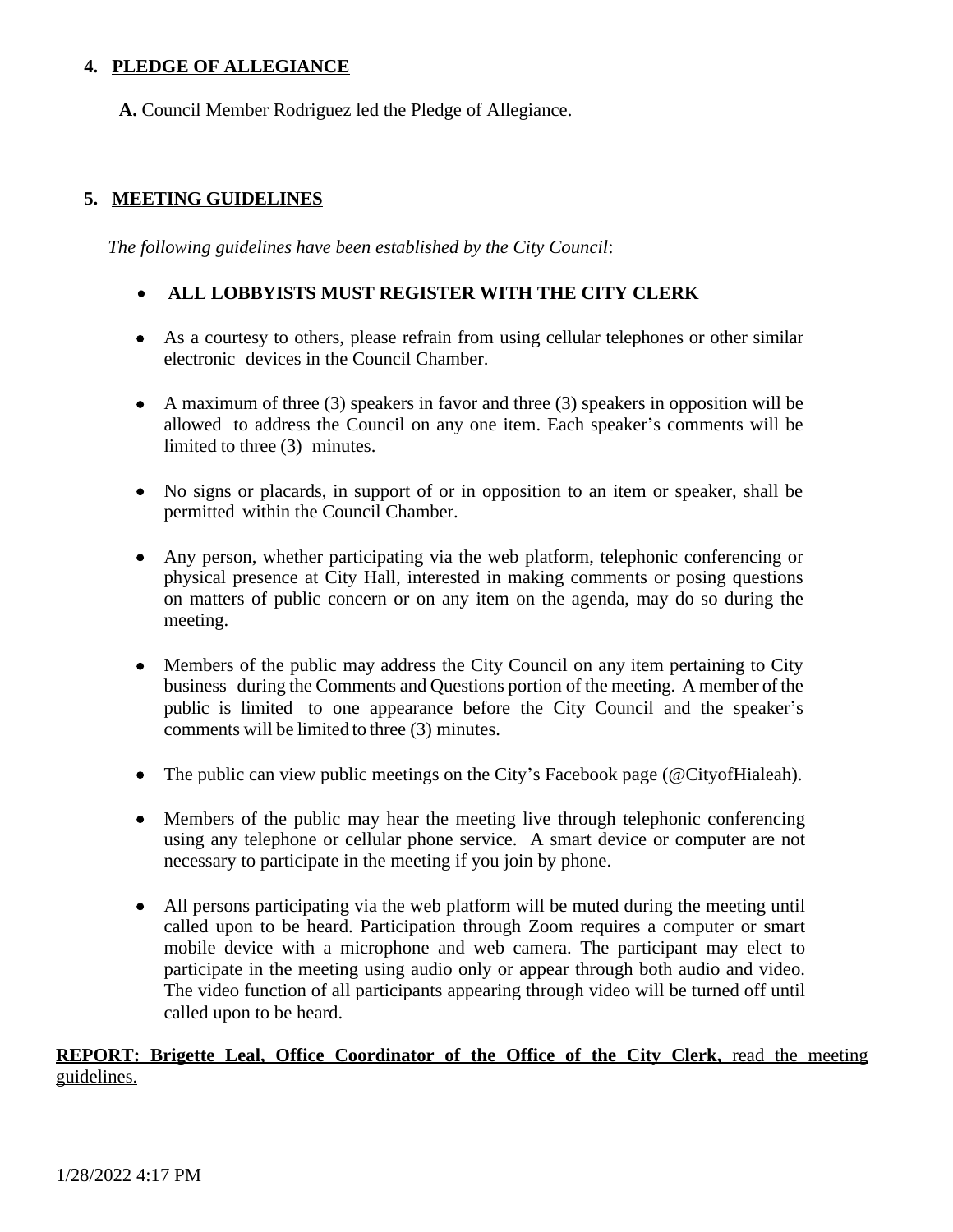#### **6. PRESENTATIONS**

**A. Mayor Bovo** spoke regarding the new City proclamation format, which includes the signature of the Mayor and all Council Members.

#### **7. COMMENTS AND QUESTIONS**

- **A. REPORT:** The Office of the City Clerk did not receive any email message to be read into the record from a person interested in making comments or posing questions on matters of public concern.
- **B. REPORT:** No one expressed interested in making comments or posing questions on matters of public concern registered with the Office of the City Clerk to participate live during the Comments and Questions portion of the meeting using Zoom.
- **C. REPORT**: Eight (8) people present in the Council Chambers expressed interest in speaking during this portion of the meeting.
	- **1. Jose Azze,** with a home address of **788 Southeast Park Drive,** spoke regarding the budget of the Cultural Affairs Council, and provided the City Council with a copy of the budget of the Miami-Dade County Cultural Affairs Council, a copy of which is on file in the Office of the City Clerk.
	- **2. Maria Rudi, 1501 West 42 Street, Hialeah, Florida 33012,** voiced concern regarding a rent increase of over sixty percent for tenants of the building where she lives, as well as not having received sufficient time to evacuate their homes from the property owner.
	- **3. Lomodia Segive, Miami Workers Center,** spoke regarding the issues the residents of 1501 West 42 Street are experiencing.
	- **4. Julio Ponce, Director of the Hialeah Housing Authority, 75 East 6 Street,** spoke regarding the use of federal government funds to assist the residents of 1501 West 42 Street.
	- **5. Dr. Santiago Cardenas, 135 East 9 Street,** invited the Mayor and the City Council Members to a mass at Saint John the Apostle Church, and provided the elected officials with a printed invitation to the VII Social Week, a copy of which is on file in the Office of the City Clerk.
	- **6. Zaina Alsous, 1501 West 42 Street,** spoke regarding the issues the residents of 1501 West 42 Street are experiencing.
	- **7. Silvia Oliva, 302 East 9 th Court**, spoke regarding issues with high water bills and service provided to her at the City's Department of Public Works.
	- **8. Eric Johnson** on behalf of the Hialeah Firefighters, address exempt from public disclosure per Florida law, spoke regarding cancer screenings, housing crisis, appointment of Carlos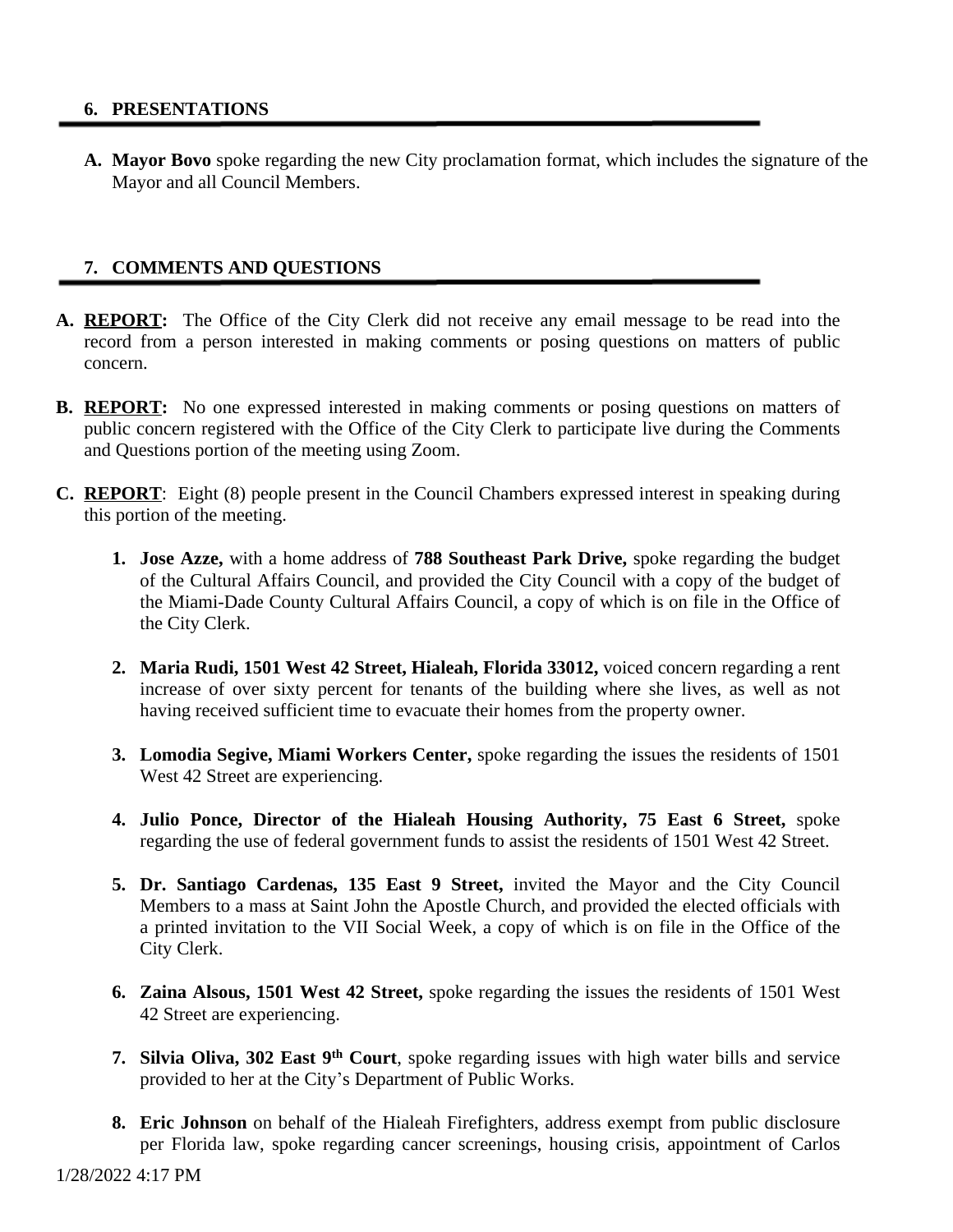San Jose to the Employees General Retirement System Board of Trustees, as well as the dive equipment for the Fire Department item on the agenda, and thanked Jose Azze for never giving up in making his voice heard before the Mayor and the City Council.

- **9. Tony Morales** with a home address of **16265 Northwest 20th Street** spoke in support of the approval of Administrative Item 10 C.
- **D. REPORT:** No one participating in the meeting via Zoom expressed interest in making comments posing questions on matters of public concern during this portion of the meeting.

#### **8. ANNOUNCEMENT OF AMENDMENTS/CORRECTIONS TO THE AGENDA**

#### **Add-On Items:**

o Board Appointment 11E

#### **Amended Items**:

- o The proposed resolution for Administrative Item 10F has been amended.
- o The expenditure amount for Consent Item H has been amended from \$46,403.56 to \$47,795.68.

#### **Items Withdrawn from the Agenda:**

- o Consent Item M
- o Board Appointment Item 11B

# **Postponed Items:**

- o Administrative Item 10 C is **postponed** until February 8, 2022
- o Planning and Zoning Item PZ 1 is **postponed** until February 8, 2022.
- o Planning and Zoning Item PZ 2 is **postponed** until February 8, 2022.
- **Additional backup** documentation has been added to the following:
	- o Administrative Item 10A

# **9. CONSENT AGENDA**

*All items listed under Consent Agenda with letter designations are considered routine and will be* enacted by one motion. There will be no separate discussion of these items unless a Council Member, the Mayor or a resident so requests, in which case the item will be removed from the consent agenda and *considered along with the regular order of business.*

1/28/2022 4:17 PM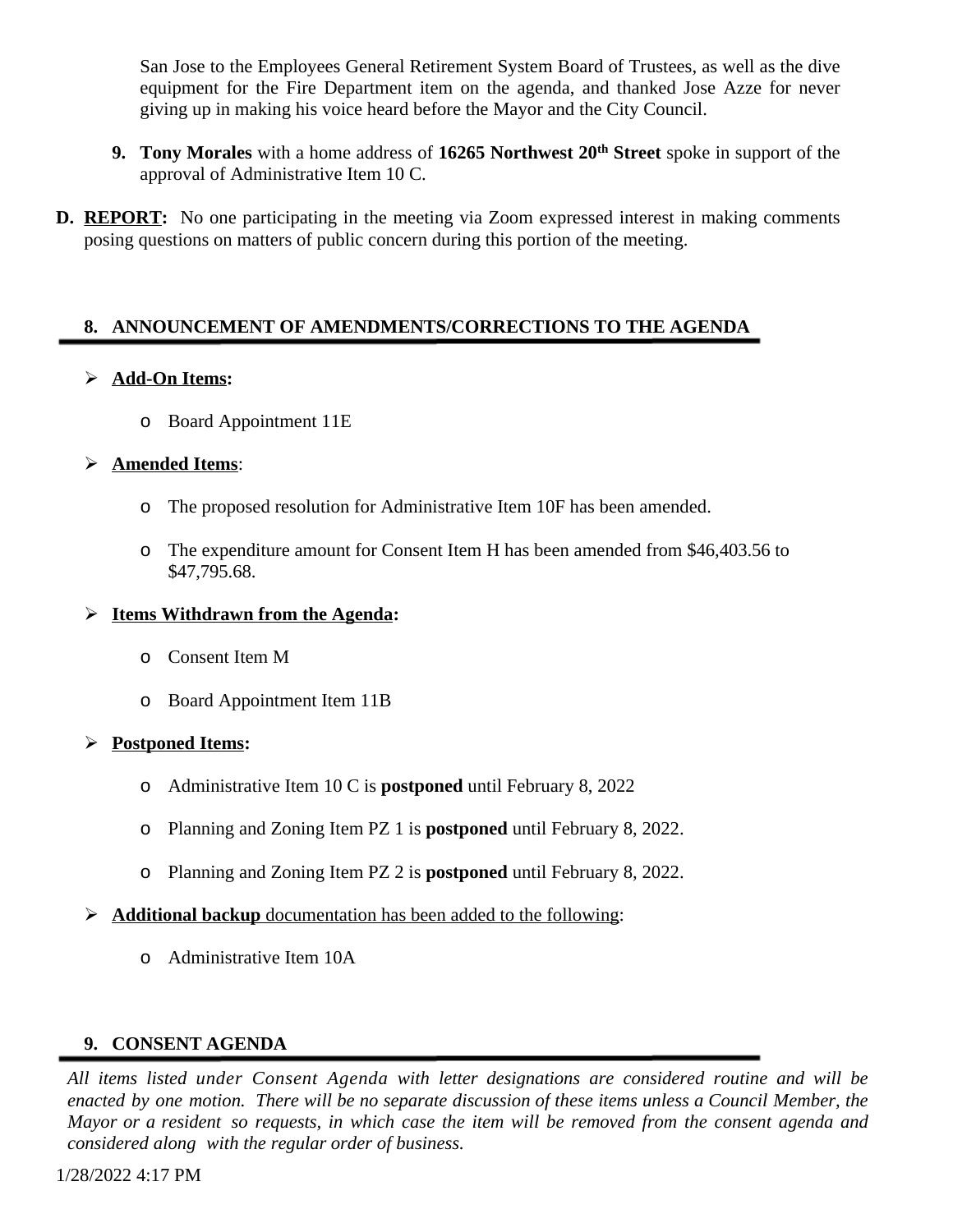#### **REPORT: Motion to Approve the Consent Agenda, made by Council Member Tundidor, and seconded by Council Member Garcia-Roves. Motion passes 7-0.**

**A.** Request permission to approve the minutes of the City Council Meeting held on January 11, 2022.

# (OFFICE OF THE CITY CLERK)

# **APPROVED 7-0**

**B.** Request permission to issue a permit to Immaculate Conception Catholic Church, located at 4497 West 1<sup>st</sup> Avenue, Hialeah, Florida, to host a carnival on church and school grounds, consisting of rides, food booths, games, as well as arts and crafts, from Friday, February 18, 2022 through Sunday, February 20, 2022, subject to recommendations from the Police Department and Fire Department.

# (OFFICE OF THE CITY CLERK)

# **APPROVED 7-0**

- **C.** Request for a street closure permit to host the Jose Marti Parade, for the closure of the following streets on Sunday, January 30, 2022, from 11:00 a.m. to 5:00 p.m.:
	- 1. West 29<sup>th</sup> Street from West 4<sup>th</sup> Avenue to West 11<sup>th</sup> Avenue (traffic open only to event personnel)
	- 2. West 9<sup>th</sup> Avenue from West 29<sup>th</sup> Street to West 27<sup>th</sup> Street
	- 3. West  $27<sup>th</sup>$  Street from West  $9<sup>th</sup>$  Avenue to West  $5<sup>th</sup>$  Avenue

# (COMMUNICATIONS AND SPECIAL EVENTS DEPARTMENT)

# **APPROVED 7-0**

**D.** Request permission to waive competitive bidding, since it is advantageous to the City in that this vendor is one of two vendors in the State of Florida in the business of renting decorated parade floats and is the only vendor in Florida that has the number of pre-decorated floats available for this parade, and issue a purchase order to Festive Floats, LLC, for the rental of decorated floats that will be utilized in the Jose Marti Parade to be held on January 30, 2022, in a total cumulative amount not to exceed \$20,000.000. The funding for this expenditure is to be charged to the General Fund - Special Events Account No. 001.3150.573.492.

# (COMMUNICATIONS AND SPECIAL EVENTS DEPARTMENT)

# **APPROVED 7-0**

**E.** Request permission to waive competitive bidding, since it is advantageous to the City in that this vendor is the original manufacturer of the equipment, and issue a purchase order to Eaton Corporation, for the payment of annual maintenance for the Uninterrupted Power Supplies (UPS) in all Data Centers - Citywide, with coverage from February 1, 2022 through January 31, 2023, in a total cumulative amount not to exceed \$21,225.93. The funding for this expenditure is to be charged to the General Fund - Repair and Maintenance - Equipment Account No. 001.0201.519.462.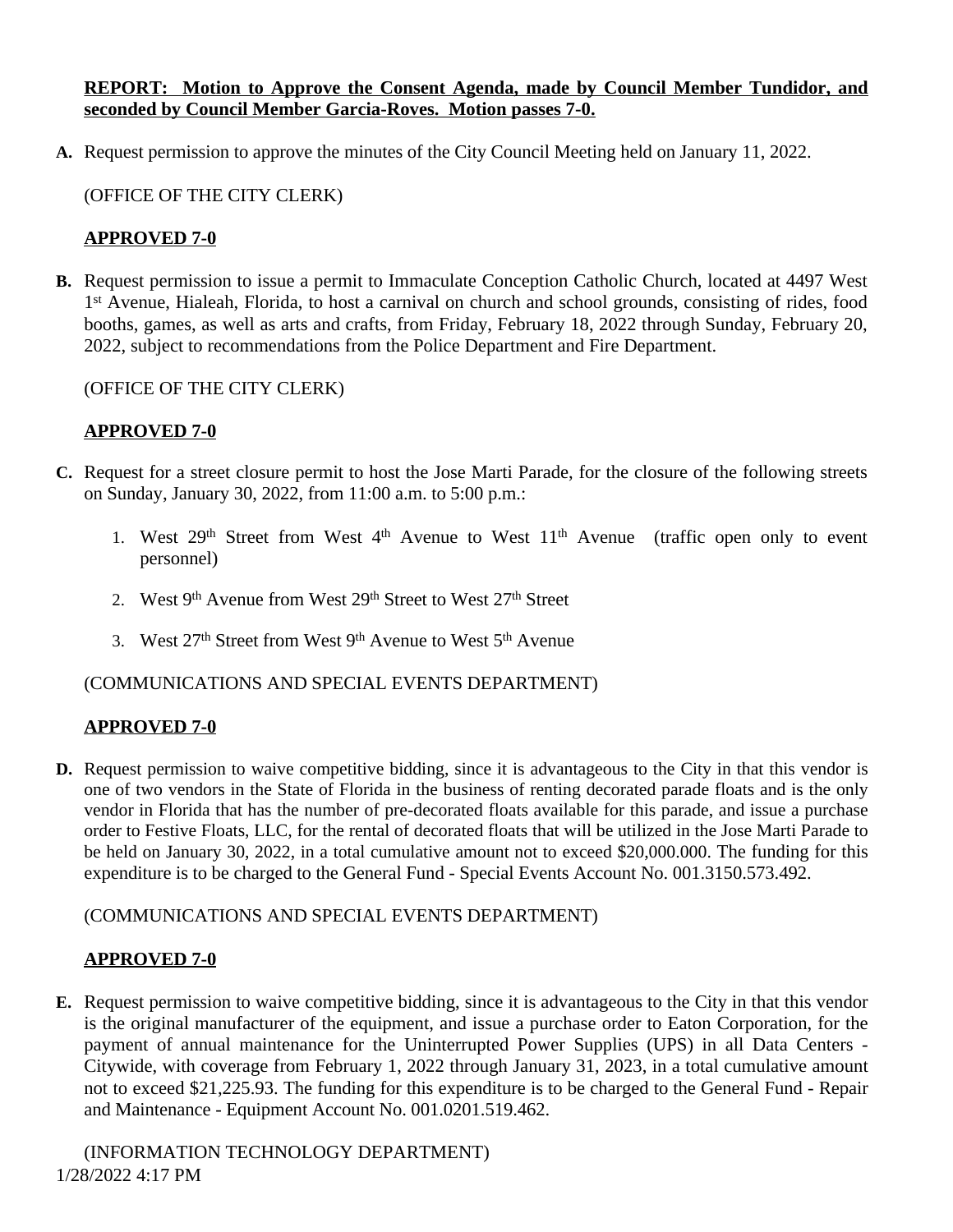- **F.** Request permission to issue a purchase order to DSM Technology Consultants LLC, for the payment of the following invoices:
	- *Invoice No. 21-5067 in the amount of \$8,524.48*
	- *Invoice No. 21-50859 in the amount of \$8,524.48*
	- *Invoice No. 21-51021 in the amount of \$8,524.48*
	- *Invoice No. 21-51177 in the amount of \$8,524.48*
	- *Invoice No. 22-51331 in the amount of \$8,524.48*

for Disaster Recovery-as-a-Service Solution for all critical systems, in the amount of \$42,619.40, and further request permission to utilize the services of this vendor for two (2) months, while the City's Information Technology Department negotiates with the vendor to bring this service under contract once again, in the amount of \$8,524.48 per month, for a total cumulative expense amount not to exceed \$59,668.36. On February 13, 2018, the City Council approved the issuance of a purchase order to this vendor for the purchase and implementation of a Disaster Recovery-as-a-Service Solution for all critical systems. The funding for this expenditure is to be charged to the General Fund - Contractual Services Account No. 001.0201.519.340.

(INFORMATION TECHNOLOGY DEPARTMENT)

#### **APPROVED 7-0**

**G.** Request permission to issue a purchase order to MCCI, LLC, vendor under contract with the City under a Master Services Agreement, for the annual maintenance for Laserfiche, the City's electronic filing system, from December 29, 2021 through December 28, 2022, in a total cumulative amount not to exceed \$28,240.50. On April 24, 2018, the City Council approved Resolution No. 2018-038 entering into a Service Agreement between MCCI LLC, for the purchase of Laserfiche Avante Software and other related services. The funding for this expenditure is to be charged to the General Fund - Repair & Maintenance Equipment Account No. 001.0201.519.462.

(INFORMATION TECHNOLOGY DEPARTMENT)

#### **APPROVED 7-0**

**H.** Request permission to issue a purchase order to CivicPlus, Inc., developer of the City's website, for the payment of the annual maintenance for the City's website, from January 31, 2022 through January 30, 2023, in a total cumulative amount not to exceed \$47,795.68. On January 23, 2018, the City Council awarded the purchase and implementation of a new website and mobile application for the City to this vendor utilizing GSA Contract No. 35F-0124U – *General Purpose Commercial Information Technology Equipment, Software, and Services*. The funding for this expenditure is to be charged to the General Fund - Repair & Maintenance - Equipment Account No. 001.0201.519.462.

#### (INFORMATION TECHNOLOGY DEPARTMENT)

#### **APPROVED 7-0**

**I.** Request permission to issue a purchase order to VCS Tech Systems, LLC, for the payment of Invoice No. 001928 for the installation of an access control system in the Hialeah Police Department Training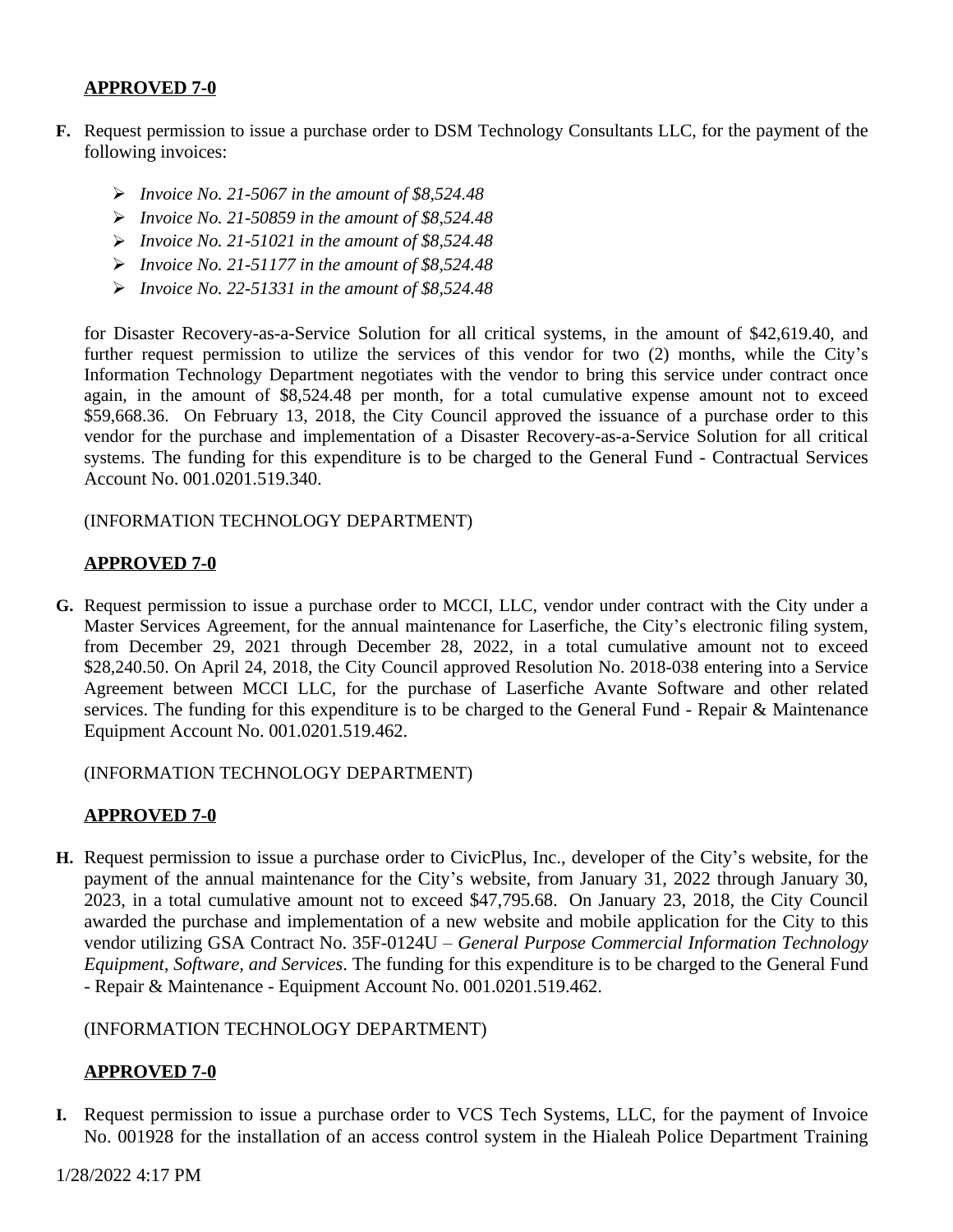building, in a total cumulative amount not to exceed \$10,748.41. On August 24, 2021, the City Council awarded this vendor City of Hialeah Invitation to Bid No. 2020-21-8500-36-004 – *Burglar Alarm Monitoring Services, Maintenance and Equipment.* The funding for this expenditure is to be charged to the General Fund - Repair & Maintenance - Building Account No. 001.1000.521.461.

#### (POLICE DEPARTMENT)

# **APPROVED 7-0**

**J.** Request permission to approve the expenditure of sponsoring thirty-(30) recruits to attend the police academy during fiscal year 2022, for \$6,100.00 per each accepted recruit, for a total cumulative expense amount not to exceed \$183,000.00. On June 8, 2021, the City Council approved for a police recruit program to be established through a Memorandum of Understanding between the City and the Fraternal Order of Police Lodge No. 12 due to the urgent need to hire and train individuals to perform law enforcement duties. The funding for this expenditure is to be charged to the General Fund - Training & Education Account No. 001.1000.521.491.

# (POLICE DEPARTMENT)

# **APPROVED 7-0**

- **K.** Report of Scrivener's Error On October 27, 2020, the City Council approved Resolution No. 2020-149 (Consent Item EE), approving an expenditure in an amount not to exceed \$20,510.00 from the Law Enforcement Trust Fund – *Federal* and 2018 to 2020 DOJ Jag Grant Accounts for the cost of rollout and configuration services of the National Incident-Based Reporting System and for a Florida Incident Based Reporting User Training. The item was approved with the incorrect expenditure amount for two (2) of the accounts being utilized to fund the expense:
	- (1) Account No. 121.1000.521.498 was approved with an allocated expense amount of \$1,566.00
	- (2) Account No. 121.1000.521.501 was approved with an allocated expense amount of \$1,097.65.

The item is being amended to reflect the correct allocated expenditure amount for each account as follows:

- (1) *\$1,351.00* is to be funded from Account No. 121.1000.521.498.
- (2) *\$1,312.65* is to be funded from Account No. 121.1000.521.501.

# (POLICE DEPARTMENT)

# **APPROVED 7-0**

**L.** Request permission to waive competitive bidding since it is advantageous to the City in that other vendors would not be able to provide the needed equipment due to global supply chain issues and the equipment needs to be replaced as soon as possible because the department's current equipment has reached its life span thereby creating a life safety issue, and issue a purchase order to Austin's Diving Center, Inc., vendor providing the lowest quotation, for the purchase of scuba diving equipment, in a total cumulative amount not to exceed \$35,460.00. The funding for this expenditure is to be charged to the Fire Rescue Transportation Fund - Capital Outlay - Equipment Account No. 109.2000.522.640.

(FIRE DEPARTMENT)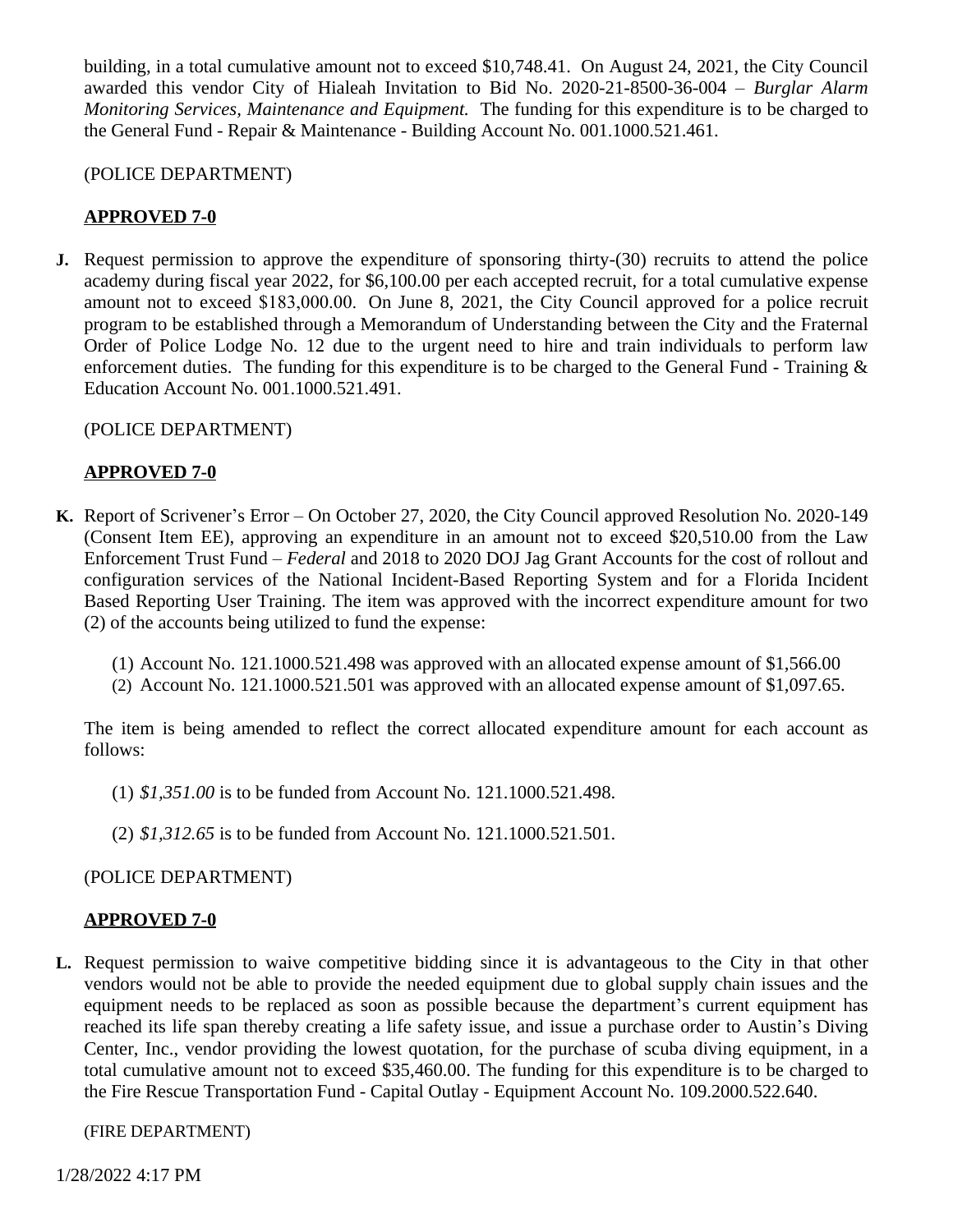- **M.** Request permission to award City of Hialeah Invitation to Bid No. 2021-22-3130-24-003 *RE-Bid Youth Tennis Program Management -* to Top Spin Services LLC, sole responsive bidder, for the Youth Tennis Program Management, for two (2) years from the date of the approval, with the option to renew for two (2) more years in one (1) year increments, in a total cumulative amount not to exceed \$15,000.00, with a revenue split between the vendor and the City as follows:
	- *Revenue Split for Lessons: Vendor: 80% City: 20%*
	- *Revenue Split for Tennis Tournaments: Vendor: 80% City: 20%*
	- *Revenue Split for Pro Shop Sales: Vendor: 90% City: 10%*

The funding for this expenditure is to be charged to the General Fund - Contractual Services Account No. 001.3130.572.340.

(DEPARTMENT OF PARKS AND RECERATION)

# **ITEM WITHDRAWN**

**N.** Request permission to increase Purchase Order No. 2021-2378, issued to Florida Roof-Tech Corp Roofing Done Right Guaranteed, for additional structural repairs required for the roof of the property located at 135 West 52 Street, Hialeah, Florida, in that once the existing roofing system was removed, it was determined that most of the wood sheathing and structural roof trusses were deteriorated due to termites and prolonged water damage, by an additional amount of \$19,200.40, for a new total cumulative expense amount not to exceed \$87,417.40. On August 24, 2021, the City Council approved the issuance of a purchase order to this vendor for a tile roof for the subject property through the State Housing Initiatives Partnership (SHIP) Program, in a total amount of \$62,532.00, amount which includes a ten percent contingency allowance to cover any unforeseen issues that may arise during the work.

(CONSTRUCTION AND MAINTENANCE DEPARTMENT)

#### **APPROVED 7-0**

#### **10. ADMINISTRATIVE ITEMS**

**10 A.** First reading of proposed ordinance amending the Hialeah Code of Ordinances Chapter 18, entitled "Businesses", Article II. "Carnivals, Shows and Exhibits", retitled as "Special Events"; and amending §18-26 "Definitions"; §18-27 "Prohibited and Restricted Conduct"; §18-28 "Financial Statement"; §18-29 "Permit"; "Operating Standards"; §18-30 "Additional Rules"; and creating § 18-31 "Permit for Special Events"; and § 18-32 "Prohibitions"; providing for the permitting of organized special events and assemblies on government or private property of fifty (50) persons or more; for monetary gain on

1/28/2022 4:17 PM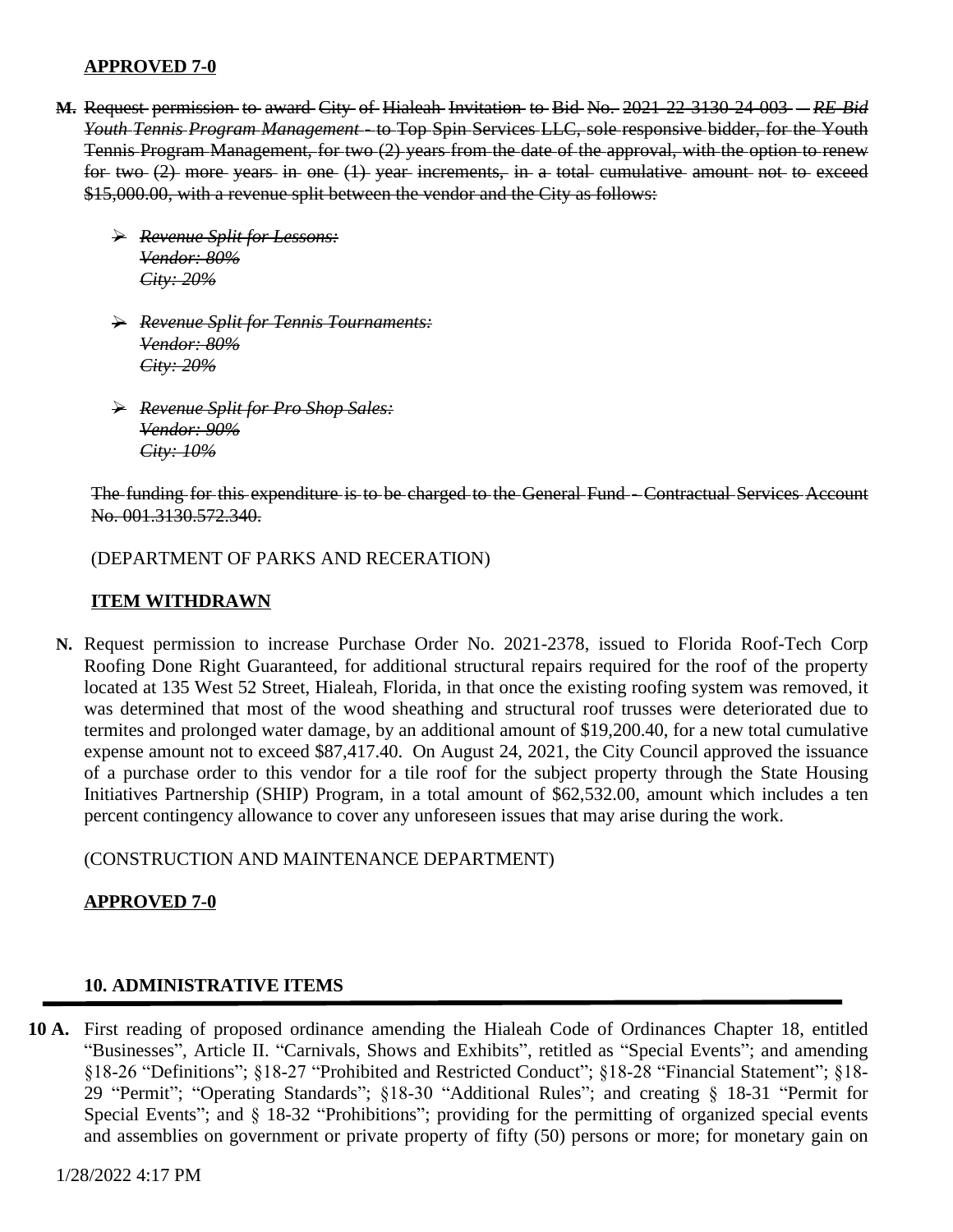private or government property or within City facilities; for public advocacy upon private or government property, which is not for monetary gain and for the purpose of allowing free expression; providing for an application process to mitigate noise, sound, lighting and traffic; to provide for the public safety and welfare; review by the Cultural Affairs Council regarding applications for monetary gain; and approval by the City Council to conduct special events; repealing all ordinances or parts of ordinances in conflict herewith; providing for penalties for violation hereof; providing for a severability clause; providing for inclusion in the code; and providing for an effective date.

# (ADMINISTRATION)

*On January 11, 2022, the item was postponed by the administration until January 25, 2022.*

# **APPROVED 7-0**

# **REPORT: Motion to Approve Administrative Item 10 A made by Council Member Calvo, and seconded by Council Member Rodriguez. Motion passes 7-0.**

# **REPORT: Second reading and public hearing is scheduled for February 8, 2022.**

**10 B.** First reading of proposed ordinance amending Chapter 2 entitled "Administration", Article III. entitled "Boards, Commissions and Committees", Division 3 "Cultural Affairs Council" Sections 2-641 "Established", 2-642 "Composition and Term of Service", 2-643 "Meetings", 2-644 "Duties and Powers", and creating a new Section 2-645 "Meetings; Quorum and Voting; Attendance Requirements; "Rules of Procedures; Minutes"; repealing all ordinances or parts of ordinances in conflict herewith; providing penalties for violation hereof; providing for a severability clause; providing for inclusion in the code; and providing for an effective date.

# (ADMINISTRATION)

*On January 11, 2022, the item was postponed by the administration until January 25, 2022.*

# **APPROVED 7-0**

# **REPORT: Motion to Approve Administrative Item 10 B made by Council Member Rodriguez, and seconded by Council Vice President Perez. Motion passes 7-0.**

# **REPORT: Second reading and public hearing is scheduled for February 8, 2022.**

**10 C.** First reading of proposed ordinance amending the Hialeah Code of Ordinances Chapter 18, entitled "Businesses", Article VI. "Peddlers, Solicitors, Itinerant Vendors", Division 2. "Peddlers, Itinerant Vendors"; §18-311 "Retail Sales from Tents"; allowing retail tent sales other than the sale of Christmas trees and fireworks as a special event; allowing for a Farmers' Market; repealing all ordinances or parts of ordinances in conflict herewith; providing for penalties for violation hereof; providing for a severability clause; providing for inclusion in the code; and providing for an effective date.

# (ADMINISTRATION)

*On January 11, 2022, the item was postponed by the administration until January 25, 2022.*

# **THE ITEM IS POSTPONED UNTIL FEBRUARY 8, 2022**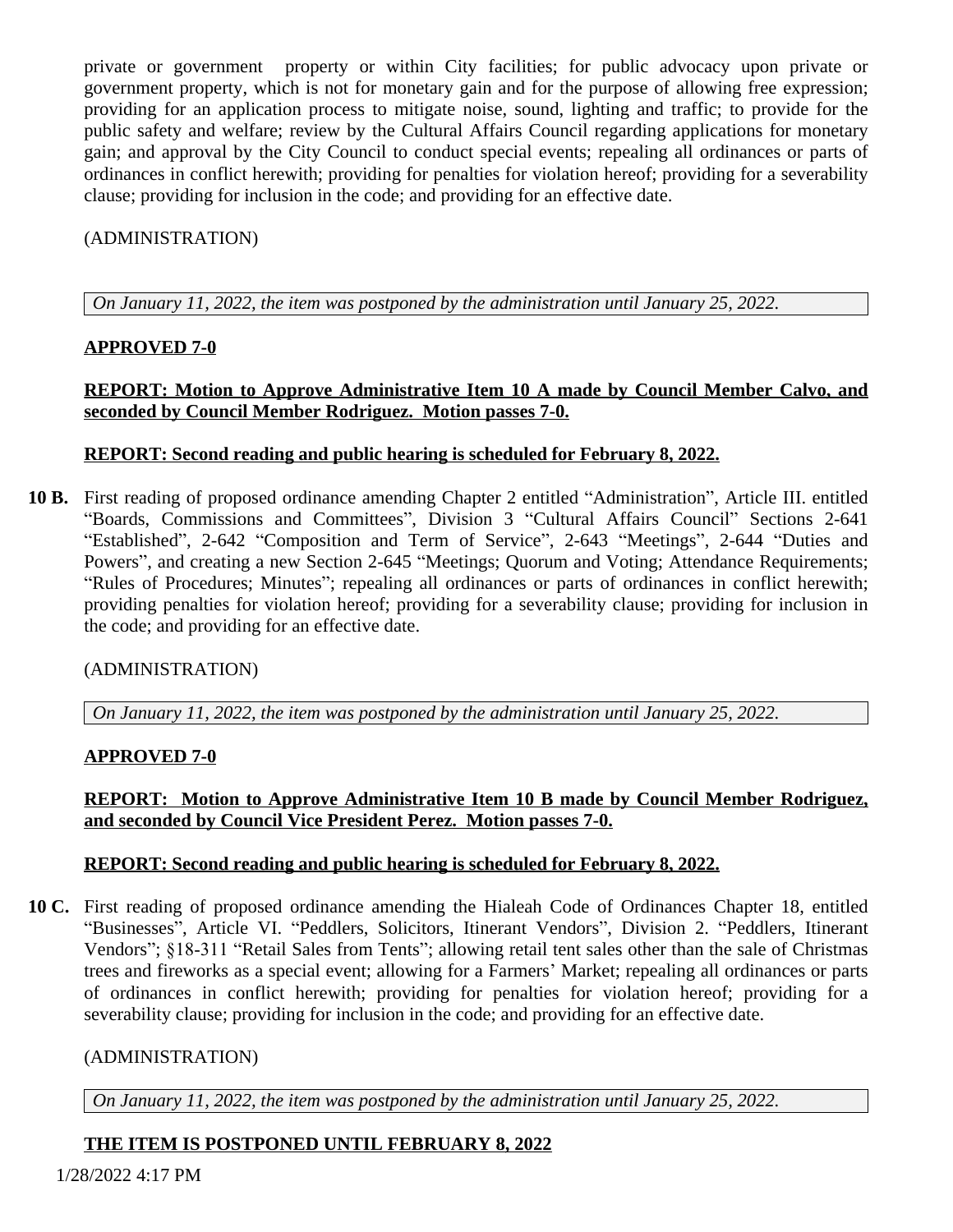**10 D.** First reading of proposed ordinance amending Chapter 70 entitled "Retirement and Pensions", Article VII. "Elected Officials", Division 1 "Generally", Section 70-529 "Oversight Committee" of the Code of Ordinances of the City of Hialeah, to eliminate the Finance Director and Council Member as Oversight Committee Members; providing for appointment of the City Treasurer by the City if the City Clerk is not a member of the Elected Officials Retirement System; and providing for retention of a financial or pension advisor by the committee; repealing all ordinances or parts of ordinances in conflict herewith; providing penalties for violation hereof; providing for severability clause; providing for inclusion in the code; and providing for an effective date.

# (ADMINISTRATION)

*On January 11, 2022, the item was postponed by the administration until January 25, 2022.*

# **APPROVED 7-0**

#### **REPORT: Motion to Approve Administrative Item 10 D made by Council Vice President Perez, and seconded by Council Member Tundidor. Motion passes 7-0.**

#### **REPORT: Second reading and public hearing is scheduled for February 8, 2022.**

**10 E.** Proposed resolution appointing Mayor Esteban Bovo, Jr., to participate as a voting member of the Metropolitan Planning Organization for Miami-Dade County, Florida, representing the City of Hialeah, and to serve in this appointed capacity effective on the date of the Mayor's signature of this resolution following adoption.

(ADMINISTRATION)

# **APPROVED 7-0**

#### **RESOLUTION NO. 2022-011**

**REPORT: Mayor Bovo advised that the name of the organization changed from Metropolitan Planning Organization to the Miami-Dade Transportation Planning Organization.**

#### **REPORT: Motion to Approve Administrative Item 10 E made by Council Vice President Perez, and seconded by Council Member Tundidor. Motion passes 7-0.**

**10 F.** Proposed resolution committing to the study and review of the costs built in the City's water and sewer rates, the fiscal pressures on future rate increases, identification of operating efficiencies, subsidies, or alternate sources of funding to improve rate affordability, identification and implementation of programs or actions to conserve water, and to recommend to the Mayor cost-cutting measures, policies, actions or solutions to mitigate for the benefit of City residents; and providing for an effective date.

#### (COUNCIL MEMBER CALVO)

# **APPROVED 7-0**

#### **RESOLUTION NO. 2022-012**

**REPORT: Mayor Bovo** advised that a workshop would be scheduled in the next thirty days regarding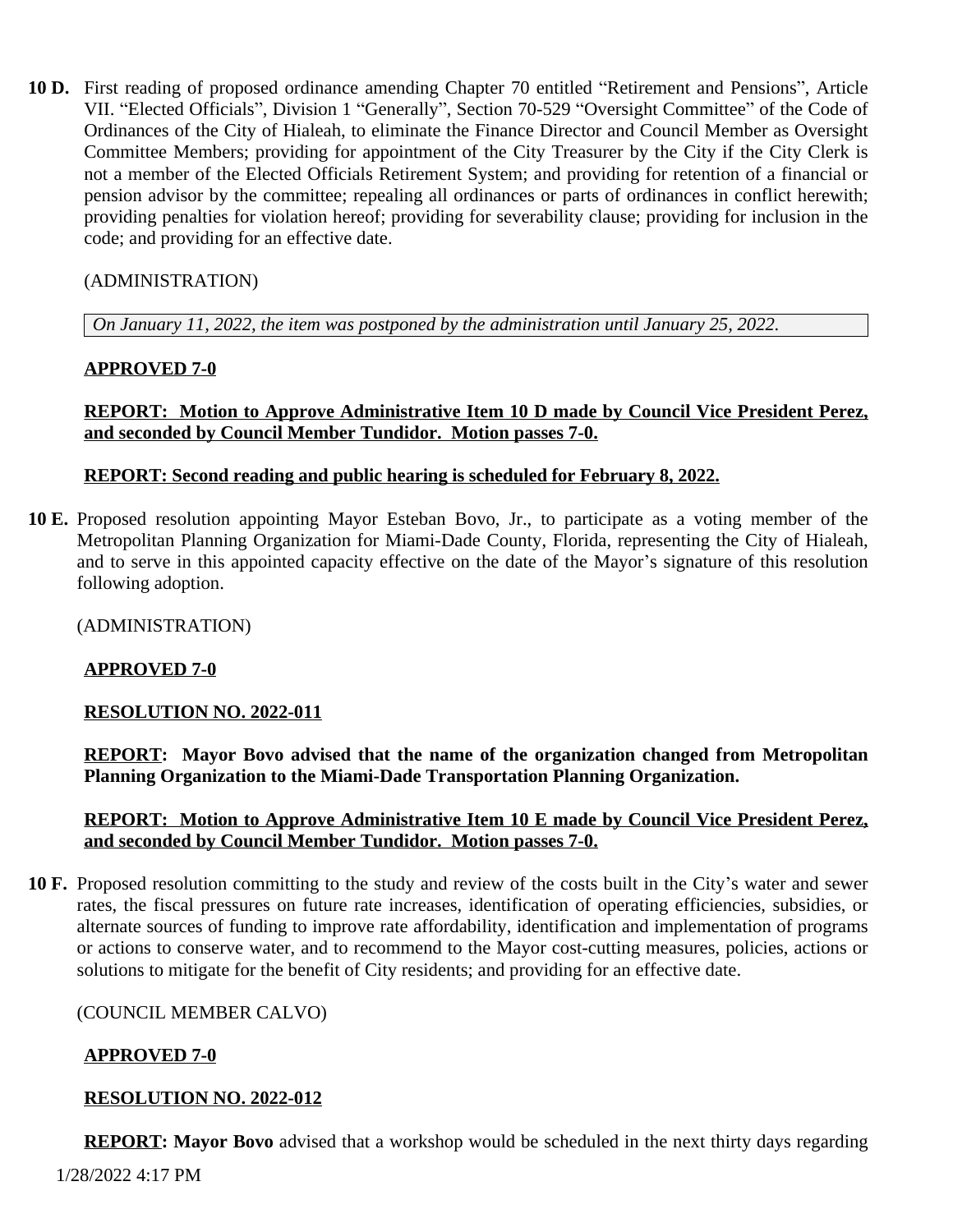the City's water and sewer rates.

#### **REPORT: Motion to Approve Administrative Item 10 F made by Council Member Rodriguez, and seconded by Council Member Garcia-Roves. Motion passes 7-0.**

**REPORT: Council Member De la Rosa** announced his resignation as Council Member of the City of Hialeah effective January 26, 2022.

# **11. BOARD APPOINTMENTS**

**11 A.** Proposed resolution appointing **Robert Williams III** to the Board of Trustees of the Employees General Retirement System as the trustee elected from the membership by majority vote by the trustees appointed by the Mayor, City Council, Management, AFSCME Local, IAFF Local, and FOP, for a two (2)-year term ending on December 31, 2023.

(MEMBERS OF THE EMPLOYEES GENERAL RETIREMENT BOARD OF TRUSTEES)

#### **APPROVED 7-0**

#### **RESOLUTION NO. 2022-013**

**REPORT: Motion to Approve Item 11 A made by Council Member Tundidor, and seconded by Council Member Garcia-Roves. Motion passes 7-0.**

**11 B.** Proposed resolution reappointing **Elizabeth Garcia** to the Cultural Affairs Council of the City of Hialeah for a (2)-year term ending on January 14, 2024.

(COUNCIL MEMBER GARCIA-ROVES)

#### **ITEM WITHDRAWN**

**11 C.** Proposed resolution appointing **Daniel Cruz** to the Board of Trustees of the Employees General Retirement System as the International Association of Fire Fighters ("IAFF") appointment for the remainder of a two (2)-year term ending on December 31, 2022.

(INTERNATIONAL ASSOCIATION OF FIREFIGHTERS)

#### **APPROVED 7-0**

# **RESOLUTION NO. 2022-014**

#### **REPORT: Motion to Approve Item 11 C made by Council Member Garcia-Roves, and seconded by Council Member Tundidor. Motion passes 7-0.**

**11 D**. Proposed resolution appointing **Carlos San Jose** as the Mayor's representative to the Board of Trustees of the Employees' General Retirement System for a two (2)-year term ending on December 31, 2023.

1/28/2022 4:17 PM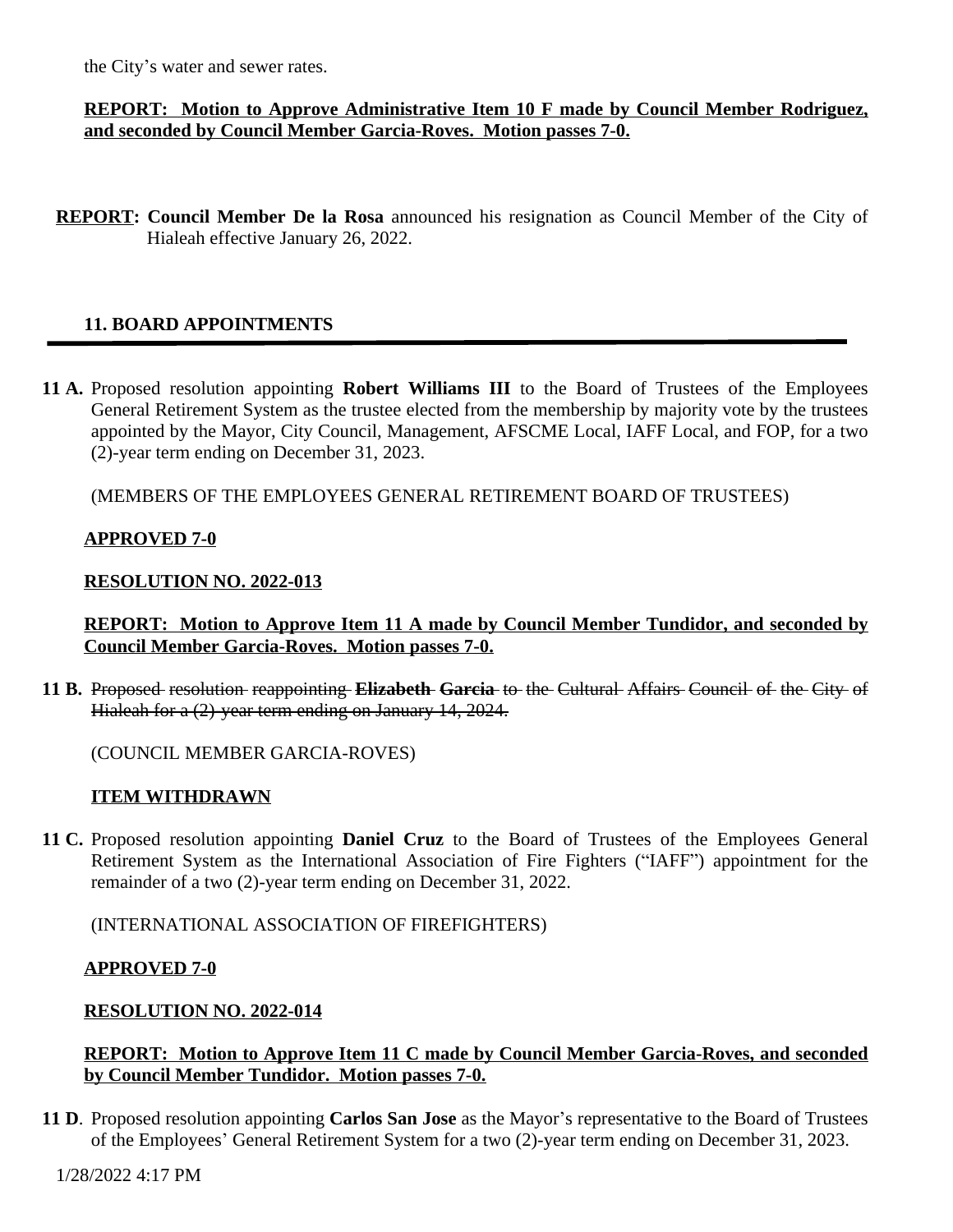#### **RESOLUTION NO. 2022-015**

#### **REPORT: Motion to Approve Item 11 D made by Council Member Tundidor, and seconded by Council Member Garcia-Roves. Motion passes 7-0.**

**11 E.** Proposed resolution appointing **Julissa Henriquez** as a member of the Planning and Zoning Board for the remainder of a two (2)-year term ending on June 28, 2022.

(COUNCIL VICE PRESIDENT MONICA PEREZ)

**APPROVED 7-0**

**RESOLUTION NO. 2022-016**

**REPORT: Motion to Approve Item 11 E made by Council Member Garcia-Roves, and seconded by Council Member Tundidor. Motion passes 7-0.**

#### **12. UNFINISHED BUSINESS**

#### **13. NEW BUSINESS**

**REPORT:** Council Vice President Perez left the meeting at 8:55 p.m.

**REPORT: Francisco Delgado,** with a home address of **760 East 55 Street,** addressed the Mayor and City Council regarding concerns over the odor of Pump Station 348. Council President Zogby allowed Mr. Delgado to speak during this portion of the meeting.

**REPORT**: The Council Members present, Council President Zogby, Councilman Rodriguez, Councilman Calvo and Councilwoman Garcia-Roves discussed the appointment to the City Council to fill the vacancy of Seat IV.

**REPORT: Council President Zogby** called a recess at 9:08 p.m.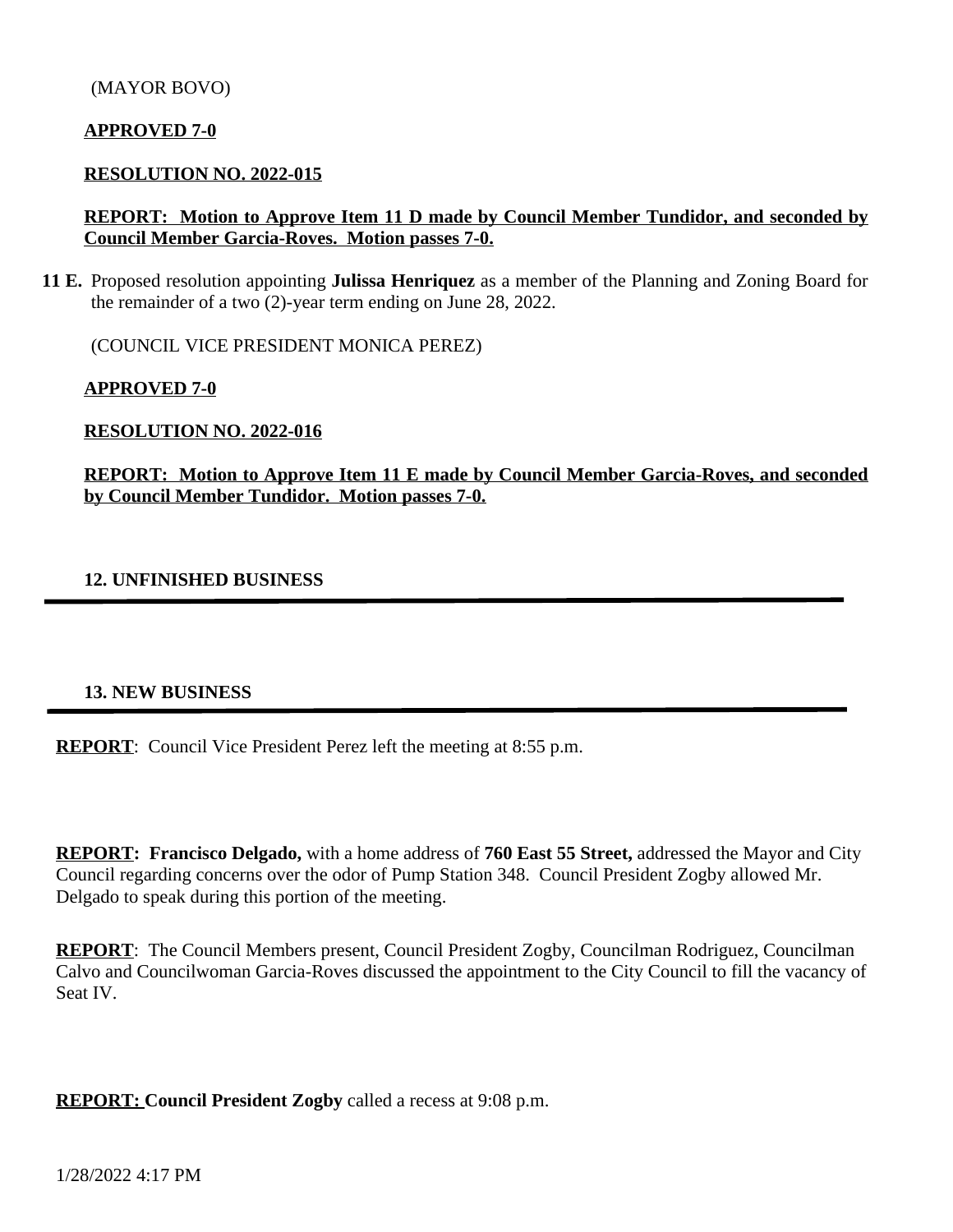**REPORT: Council President Zogby** called the meeting to order at 9:18 p.m.

# **14. ZONING**

# **PLANNING AND ZONING**

#### **REPORT: Brigette Leal, Office Coordinator, Office of the City Clerk, duly swore all in all those persons testifying on an item.**

**PZ 1.** Second reading and public hearing of proposed ordinance granting a Conditional Use Permit (CUP) pursuant to Hialeah Code of Ordinances § 98-181 to allow an elementary school including kindergarten, first grade and second grade within a 950 square foot bay, with a maximum of 25 students and 3 teachers, in conjunction with the existing daycare accommodating 28 children and 4 teachers within a contiguous 1,900 square foot bay. **Property located at 6815-6895 West 4 Avenue, Bays 6879, 6873 and 6887, Hialeah, zoned C-2 (Liberal Retail Commercial District).** Repealing all ordinances or parts of ordinances in conflict herewith; providing penalties for violation hereof; providing for a severability clause; and providing for an effective date.

*On January 11, 2022 the item was postponed until January 25, 2022 per the applicants request.*

*On December 14, 2021, the City Council approved the item on first reading. Second reading and public hearing was scheduled for January 11, 2022.*

*On December 8, 2021, the Planning and Zoning Board recommended approval of the item.*

*Planner's Recommendation: Approval.*

*Property Owners: (1) Tevere Apartments LLC*

 *(2) Victor J. Barone TRS, 2014 Barone Family Trust*

- *(3) Vivian Barone TRS*
- *(4) Pasqueale Digiorgio, 1471 Agua Avenue, Coral Gables, Florida 33156*

# **ITEM POSTPONED UNTIL FEBRUARY 8, 2022.**

**PZ 2.** Second reading and public hearing of proposed ordinance granting a Special Use Permit (SUP) pursuant to Hialeah Code of Ordinances §98-161 to allow harboring of live lobsters within a property zoned M-1 (Industrial District) where this type of use is not specified as a permitted use in the M-1 (Industrial District) zoning district. **Property located at 3171 East 10 Avenue, Hialeah, zoned M-1 (Industrial District)**. Repealing all ordinances or parts of ordinances in conflict herewith; providing penalties for violation hereof; providing for a severability clause; and providing for an effective date.

*Council Member Tundidor filed a Form 8b Memorandum of Voting Conflict for County, Municipal, and Other Local Public Officers form, which is on file in the Office of the City*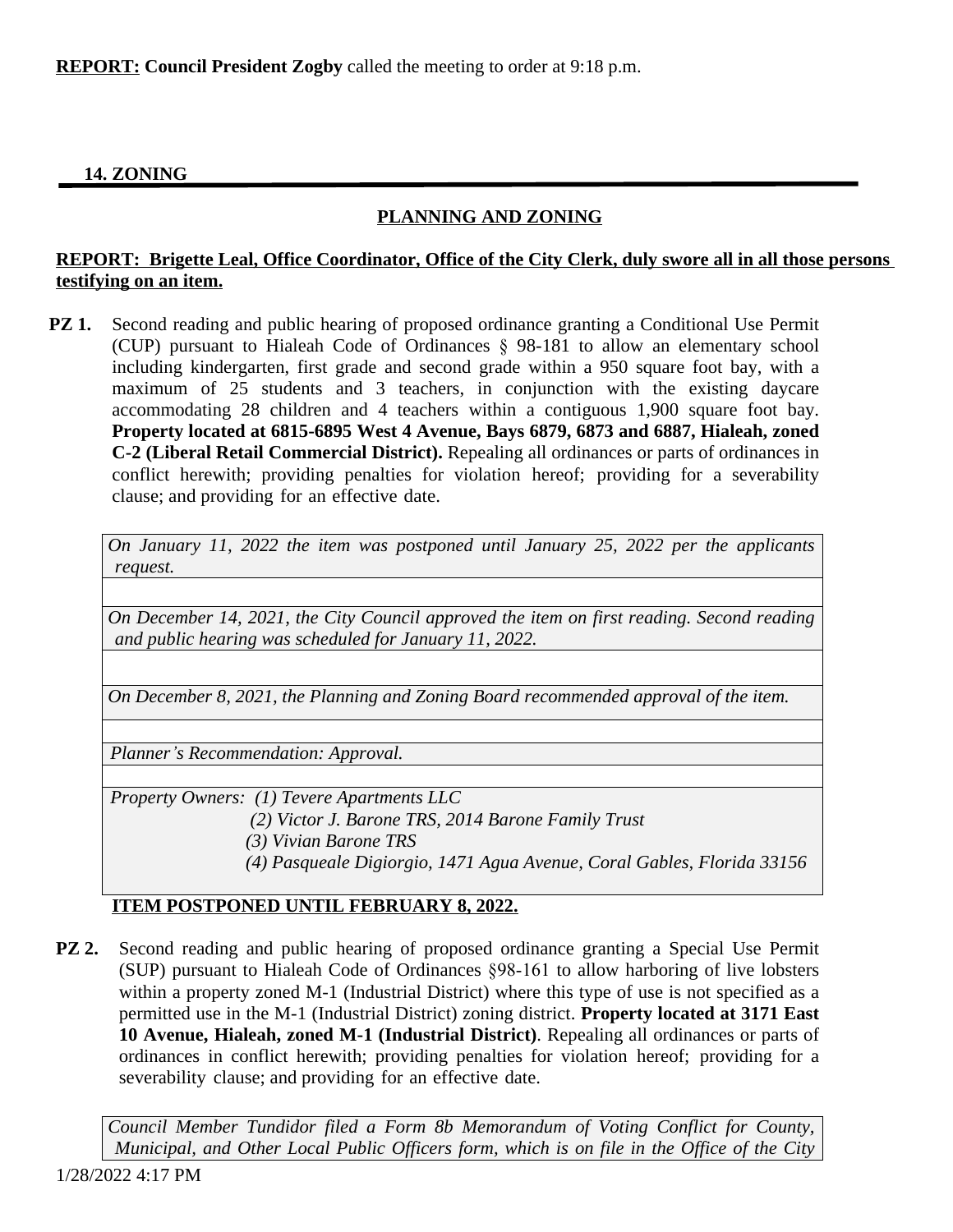*Clerk.*

*On January 11, 2022, Council Member Tundidor abstained from voting on this item. Without Council Member Tundidor's presence, there were three City Council Members present, which was not sufficient to take action.*

*On December 14, 2021, the City Council approved the item on first reading. Second reading and public hearing is scheduled for January 11, 2022.*

*On December 8, 2021, the Planning and Zoning Board recommended approval of the item subject to a Declaration of Restrictions (DOR) specifying business operation plan as proffered in connection with the application.*

*Planner's Recommendation: Approval subject to specifying business operation plan as proffered in connection with the application.*

*Property Owner: St Real Estate Investments LLC ZVI Shechter, 6300 NW 72 Avenue, Miami, Florida 33166.*

# **ITEM POSTPONED UNTIL FEBRUARY 8, 2022**

**PZ 3.** First reading of proposed ordinance rezoning from GU (Interim District) to MH (Industrial District); **property located at 4220 West 91 Place, Hialeah, zoned GU (Interim District)**. Repealing all ordinances or parts of ordinances in conflict herewith; providing penalties for violation hereof; providing for a severability clause; and providing for an effective date**.**

*Registered Lobbyist: Javier L. Vazquez, Esq., 1450 Brickell Avenue, Suite 1900, Miami, Florida 33131 on behalf of Easton Development Company.*

*On January 12, 2022, the Planning and Zoning Board recommended approval of the item.*

*Planner's Recommendation: Approval.*

*Property Owners: DMG Properties LLLP, 2150 Goodlette Rd North, Sixth Floor, Naples, Florida 34102 and Easton Development Company, 10165 NW 19 Street, Doral, Florida 33172.*

#### **APPROVED 7-0**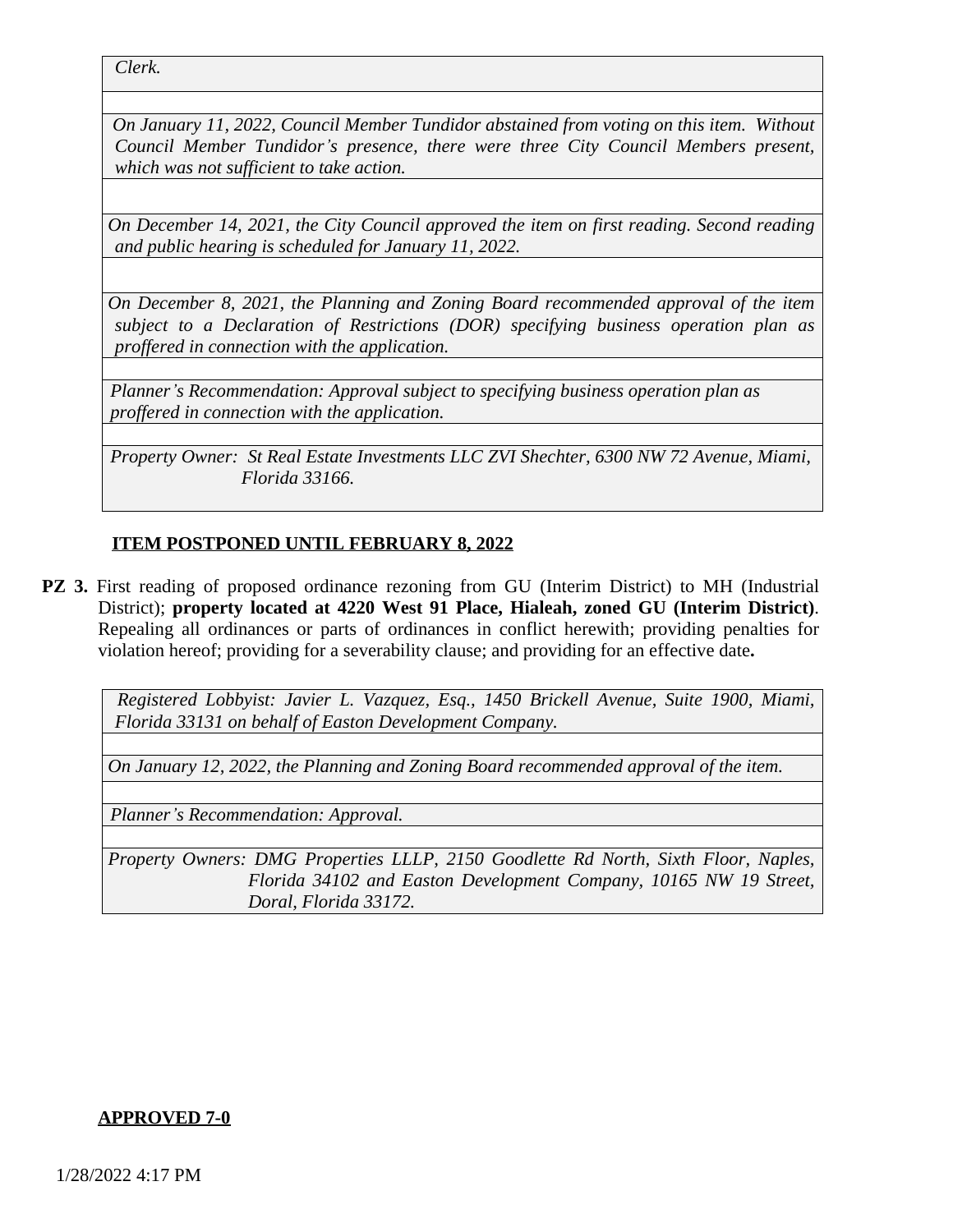# **REPORT: Motion to Approve Item PZ 3 made by Council Member Rodriguez, and seconded by Council Member Garcia-Roves. Motion passes 4-0-3 with Council Vice President Perez, Council Member De la Rosa and Council Member Tundidor absent.**

**REPORT: Javier L. Vazquez, Esq.,** 1450 Brickell Avenue, Suite 1900, Miami, Florida 33131, addressed the City Council on behalf of Easton Development Company.

# **REPORT: Second reading and public hearing is scheduled for February 8, 2022.**

**PZ 4.** First reading of proposed ordinance granting a variance permit to allow the construction of a duplex on a substandard lot with frontage of 50 feet and lot area of 6,750 square feet, where 75 feet and 7,500 square feet are required; allow east side setback of 4 feet and west side setback of 3 feet for the main house, where 7.5 is the minimum required; allow 5.50 feet east side setback and 6.10 feet west side setback for a 438 square foot accessory building, where 7.5 feet is the minimum required; and allow 38% lot coverage, where 30% is the maximum allowed, all contra to Hialeah Code of Ordinances §§ 98-544, 98-546, 98-547(a) and 98-2056(b)(2). **Property located at 359-361 East 13 Street, Hialeah zoned R-2 (One-and Two-Family Residential District**). Repealing all ordinances or parts of ordinances in conflict herewith; providing penalties for violation hereof; providing for a severability clause; and providing for an effective date.

*On January 12, 2022, the Planning and Zoning Board recommended approval of the item subject to completing the legalization process within 180 days and immediately vacating the accessory building.*

*Planner's Recommendation: Approve with conditions.*

*Property Owner: Maria C. Valdes, 2420 SW 102 Place, Miami, Florida 33165.*

# **APPROVED 7-0**

**REPORT: Motion to Approve Item PZ 4 made by Council Member Rodriguez, and seconded by Council Member Garcia-Roves. Motion passes 4-0-3 with Council Vice President Perez, Council Member De la Rosa and Council Member Tundidor absent.**

# **REPORT: Second reading and public hearing is scheduled for February 8, 2022.**

**PZ 5.** First reading of proposed ordinance granting a variance permit to allow 6 parking spaces, where 11 parking spaces are required and variance to allow a waiver of minimum landscape requirements, allowing 2 feet landscape buffer, where 7 feet are required; and allowing for the mitigation of two trees pursuant to Hialeah Code of Ordinances § 98-2233, by paying for two trees to be planted elsewhere in the City, all contra to Hialeah Code of Ordinances § 98-2189(7) and City of Hialeah Landscape Manual, updated July 9, 2015, ¶ (D)(7). **Property located at 223 West 27 Street, Hialeah, zoned M-1 (Industrial District).** Repealing all ordinances or parts of ordinances in conflict herewith; providing penalties for violation hereof; providing for a severability clause; and providing for an effective date.

*On January 12, 2022, the Planning and Zoning Board recommended approval of the item with the condition that the proffered improvements are built within 90 days, and subject to the proposed business hours proffered in a Declaration of Restrictive Covenants.*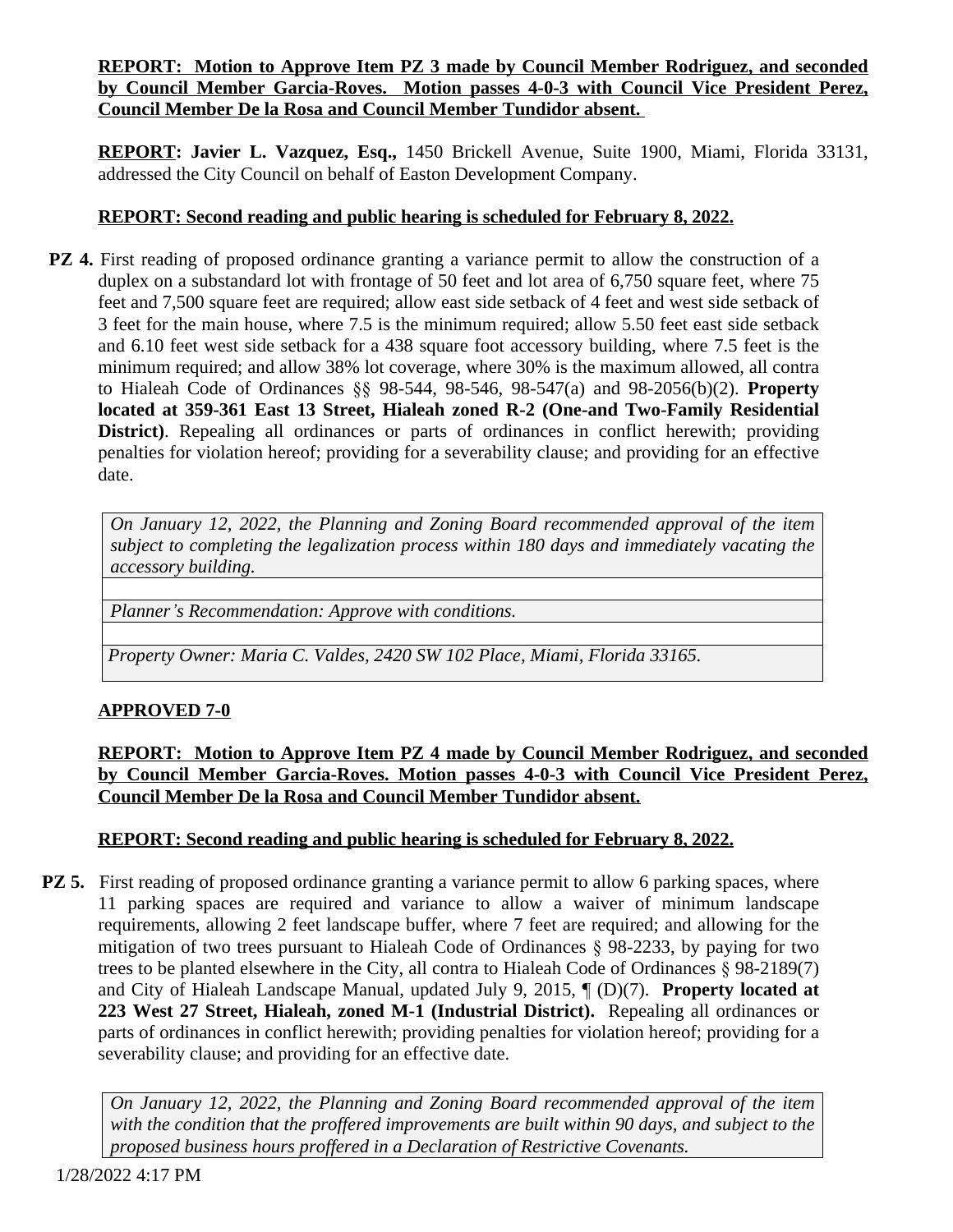*Planner's Recommendation: Approve with conditions.*

*Property Owners: Orlando & Magaly Carballosa, 875 West 30 Street, Hialeah, Florida 33012.*

# **APPROVED 7-0**

#### **REPORT: Motion to Approve Item PZ 5 made by Council Member Garcia-Roves, and seconded by Council Member Calvo. Motion passes 4-0-3 with Council Vice President Perez, Council Member De la Rosa and Council Member Tundidor absent.**

# **REPORT: Second reading and public hearing is scheduled for February 8, 2022.**

**PZ 6.** First reading of proposed ordinance granting a variance permit to allow the construction of a single-family home on the east side of the property (Lot 29), a substandard lot, having a frontage of 40 feet and a total lot area of 5,440 square feet, where 75 feet and 7,500 square feet are required; contra to Hialeah Code of Ordinances § 98-499. **Property located at 707 East 32 Street, Lot 29, Hialeah, zoned R-1 (One-Family District).** Repealing all ordinances or parts of ordinances in conflict herewith; providing penalties for violation hereof; providing for a severability clause; and providing for an effective date.

*Registered Lobbyist: Ceasar Mestre, Esq., 8105 NW 155 Street, Miami Lakes, Florida 33016 on behalf of American Providers Inc.*

*On January 12, 2022, the Planning and Zoning Board recommended approval of the item.*

*Planner's Recommendation: Approval.*

*Property Owners: American Providers Inc. and Amelia Linares, 2000 NW 89 Place, Miami, Florida 33172.*

# **APPROVED 7-0**

**REPORT: Motion to Approve Item PZ 6 made by Council Member Rodriguez, and seconded by Council Member Garcia-Roves. Motion passes 4-0-3 with Council Vice President Perez, Council Member De la Rosa and Council Member Tundidor absent.**

# **REPORT: Second reading and public hearing is scheduled for February 8, 2022.**

1/28/2022 4:17 PM **PZ 7.** First reading of proposed ordinance granting a variance permit to allow the construction of a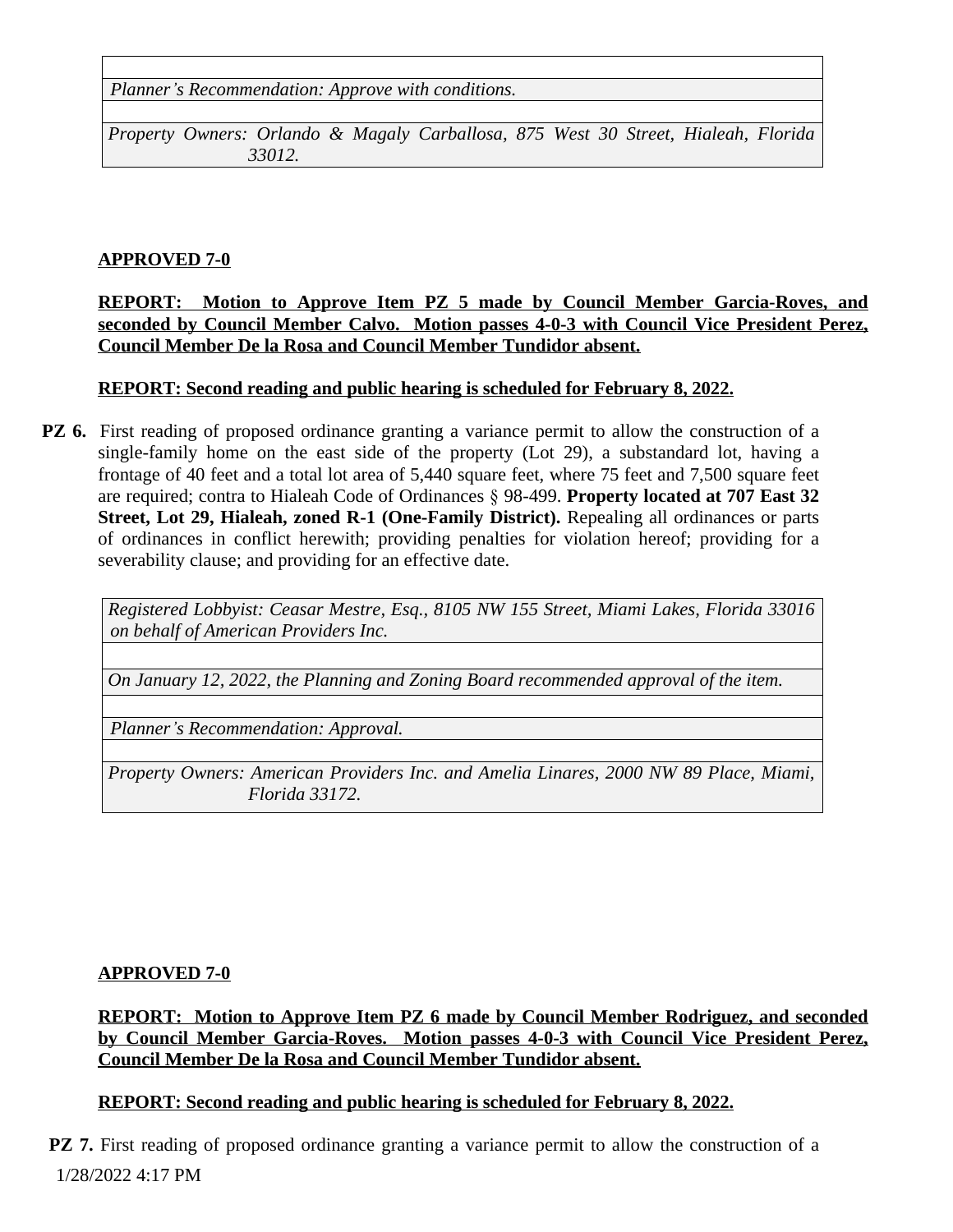single-family home on the west side of the property (Lot 30), a substandard lot, having a frontage of 51 feet and a total lot area of 6,937.02 square feet, where 75 feet and 7,500 square feet are required; all contra to Hialeah Code of Ordinances § 98-499. **Property located at 701 East 32 Street, Hialeah, zoned R-1 (One-Family District)**. Repealing all ordinances or parts of ordinances in conflict herewith; providing penalties for violation hereof; providing for a severability clause; and providing for an effective date.

*Registered Lobbyist: Ceasar Mestre, Esq., 8105 NW 155 Street, Miami Lakes, Florida 33016 on behalf of American Providers Inc.*

*On January 12, 2022, the Planning and Zoning Board recommended approval of the item.*

*Planner's Recommendation: Approval.*

*Property Owner: American Providers Inc. and Amelia Linares, 2000 NW 89 Place, Miami, Florida 33172.*

#### **APPROVED 7-0**

#### **REPORT: Motion to Approve Item PZ 7 made by Council Member Calvo and seconded by Council Member Garcia-Roves. Motion passes 4-0-3 with Council Vice President Perez, Council Member De la Rosa and Council Member Tundidor absent.**

#### **REPORT: Second reading and public hearing is scheduled for February 8, 2022.**

**PZ 8.** First reading of proposed ordinance granting a Conditional Use Permit (CUP) pursuant to Hialeah Code of Ordinances § 98-181 to allow a 96-student K-5 grade school in conjunction with an existing 78-student daycare with a total of 9 staff members; and allow 126 parking spaces, where 186 parking spaces are required; contra to Hialeah Code of Ordinances § 98-2189(9). **Property located at 5916 West 16 Avenue, Hialeah, zoned C-2 (Liberal Retail Commercial District).** Repealing all ordinances or parts of ordinances in conflict herewith; providing penalties for violation hereof; providing for a severability clause; and providing for an effective date.

*Registered Lobbyist: Ceasar Mestre, Esq., 8105 NW 155 Street, Miami Lakes, Florida 33016 on behalf of New Aladdin Learning Center Inc.* 

*On January 12, 2022, the Planning and Zoning Board recommended approval of the item.*

*Planner's Recommendation: Approval.*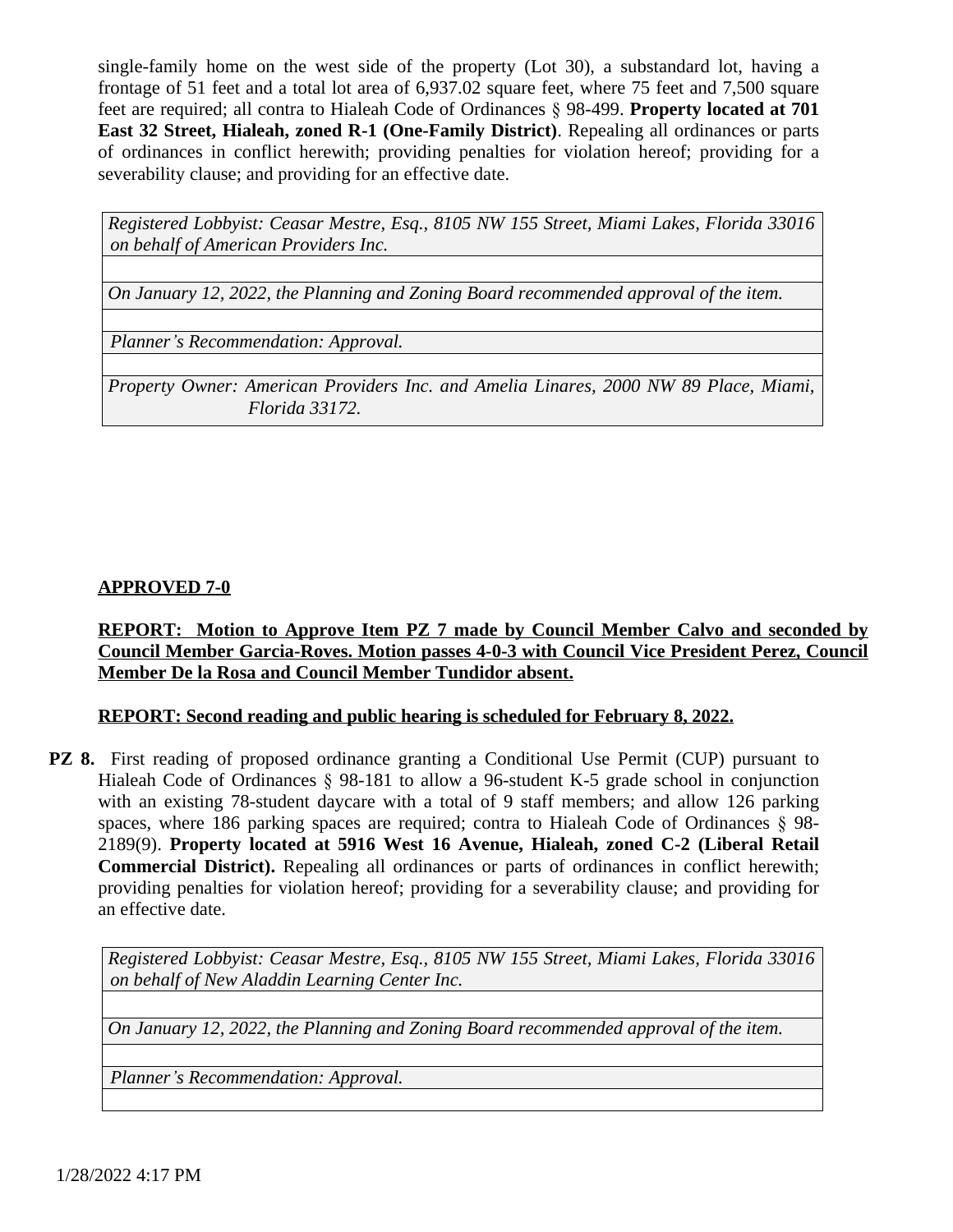**REPORT: Motion to Approve Item PZ 8 made by Council Member Calvo, and seconded by Council Member Rodriguez. Motion passes 4-0-3 with Council Vice President Perez, Council Member De la Rosa and Council Member Tundidor absent.**

**REPORT: Ceasar Mestre, Esq.,** 8105 NW 155 Street, Miami Lakes, Florida 33016, addressed the City Council via Zoom with a presentation.

# **REPORT: Debora Storch, Planning and Zoning Official, spoke on this item.**

#### **REPORT: Second reading and public hearing is scheduled for February 8, 2022.**

**PZ 9.** First reading of proposed ordinance granting a Special Use Permit (SUP) pursuant to Hialeah Code of Ordinances § 98-161 and allow the expansion of the Neighborhood Business District Overlay pursuant to Hialeah Code of Ordinances 98-1630.8; and allow a variance permit to allow only residential uses, where mixed use is required; allow residential use on the ground floor, where residential use is allowed above ground floor level; allow all residential units with area ranging from 505 square feet to 517 square feet, where 850 square feet is the minimum required and only 10% of the units may have an area of 600 square feet; allow street side setback of 19.58 feet, where 10 feet built to line are required; allow 1.83 feet side setback where 15 feet are required; allow 10 parking spaces, where 21 parking spaces are required; allow 19.58% pervious area, where 30% is the minimum required; all contra to Hialeah Code of Ordinances §§ 98-1630.1, 98-1630.2, 98-1630.3(e)(1), 98-1630.3(e)(2), 98-2189(16)a. and 98-2056(b)(1). **Property located at 444 West 17 Street, Hialeah, zoned R-3-2 (Multi-Family District).** Repealing all ordinances or parts of ordinances in conflict herewith; providing penalties for violation hereof; providing for a severability clause; and providing for an effective date.

*Registered Lobbyist: Hugo P. Arza, Esq., and Alejandro J. Arias, Esq., Holland and Knight LLP, 701 Brickell Avenue, Suite 3300, Miami, Florida 33131, on behalf of, Prestige Builders Construction Management, LLC.*

*On January 12, 2022, the Planning and Zoning Board recommended approval of the item subject to a parking management plan and reconstruction of sidewalk, curb and gutters along West 17th Street between West 4th Lane and West 4th Avenue.*

*Planner's Recommendation: Approval subject to a parking management plan.*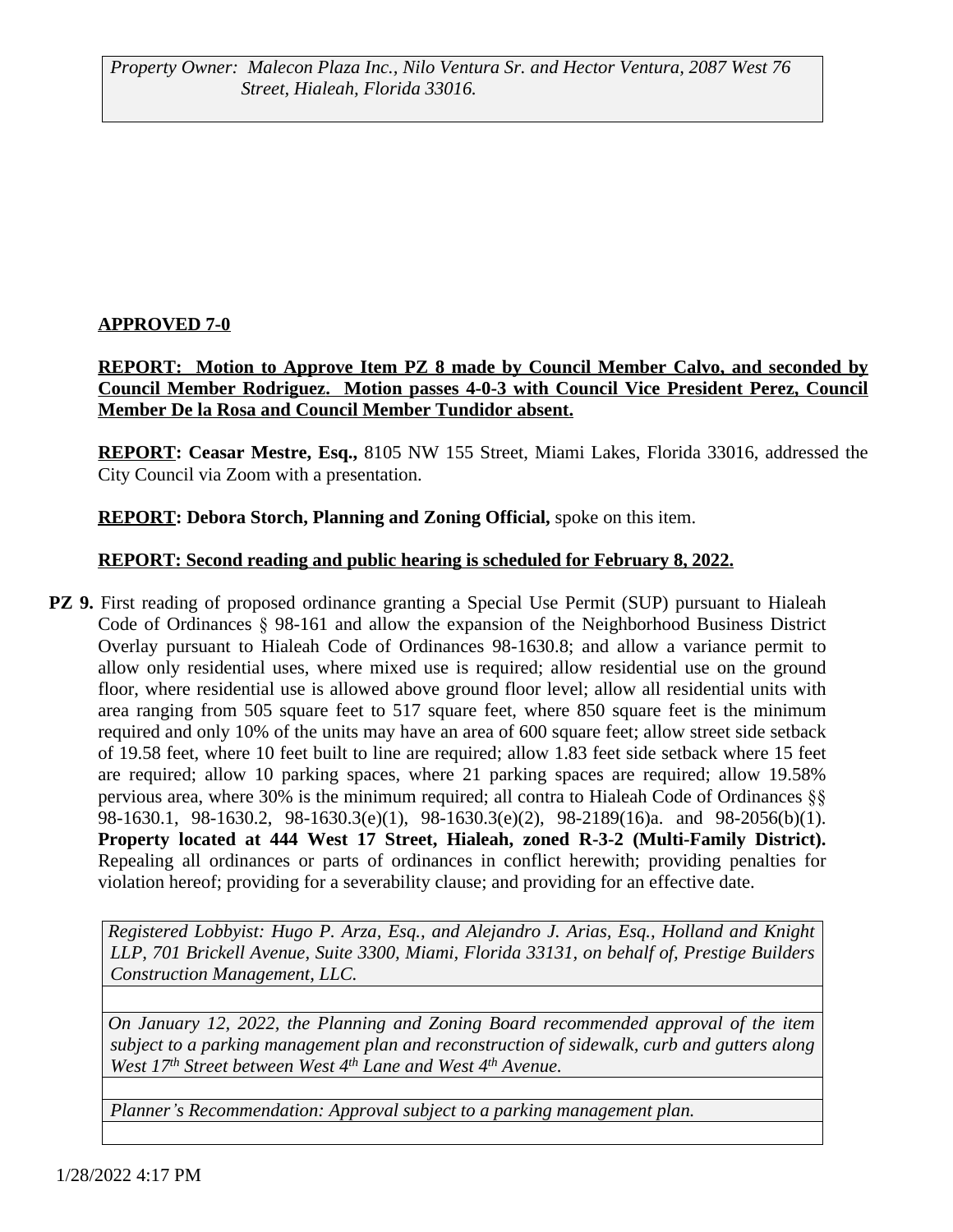*Property Owner: Gilberto Aguila, 444 West 17 Street, Hialeah, Florida 33131.*

# **APPROVED 7-0**

**REPORT: Motion to Approve Item PZ 9 made by Council Member Calvo and seconded by Council Member Garcia-Roves. Motion passes 4-0-3 with Council Vice President Perez, Council Member De la Rosa and Council Member Tundidor absent.**

**REPORT: Second reading and public hearing is scheduled for February 8, 2022.**

# **REPORT: Council President Zogby adjourned the meeting at 9:53 p.m.**

# **NEXT CHARTER SCHOOL OVERSIGHT COMMITTEE MEETING: Tuesday, February 22, 2022 at 6:30 p.m.**

# **NEXT CITY COUNCIL MEETING: Tuesday, February 8, 2022 at 7:00 p.m.**

Anyone wishing to obtain a copy of an agenda item should contact the Office of the City Clerk at (305) 883-5820 or visit at 501 Palm Avenue, 3<sup>rd</sup> Floor, Hialeah, Florida, between the hours of 8:30 a.m. and 5:00 p.m.

Persons wishing to appeal any decision made by the City Council, with respect to any matter considered at the meeting, will need a record of the proceedings and, for such purposes, may need to ensure that a verbatim record of the proceedings is made, which record includes the testimony and evidence upon which the appeal is to be based.

An ordinance or resolution shall become effective when passed by the City Council and signed by the Mayor or at the next regularly scheduled City Council meeting, if the Mayor's signature is withheld or if the City Council overrides the Mayor's veto. If the Mayor's veto is sustained, the affected ordinance or resolution does not become law and is deemed null and void.

In accordance with the Americans with Disabilities Act of 1990, persons needing special accommodations to participate in the proceeding should contact the Office of the City Clerk at (305) 883- 5820 for assistance no later than two (2) days prior to the proceeding; if hearing impaired you may